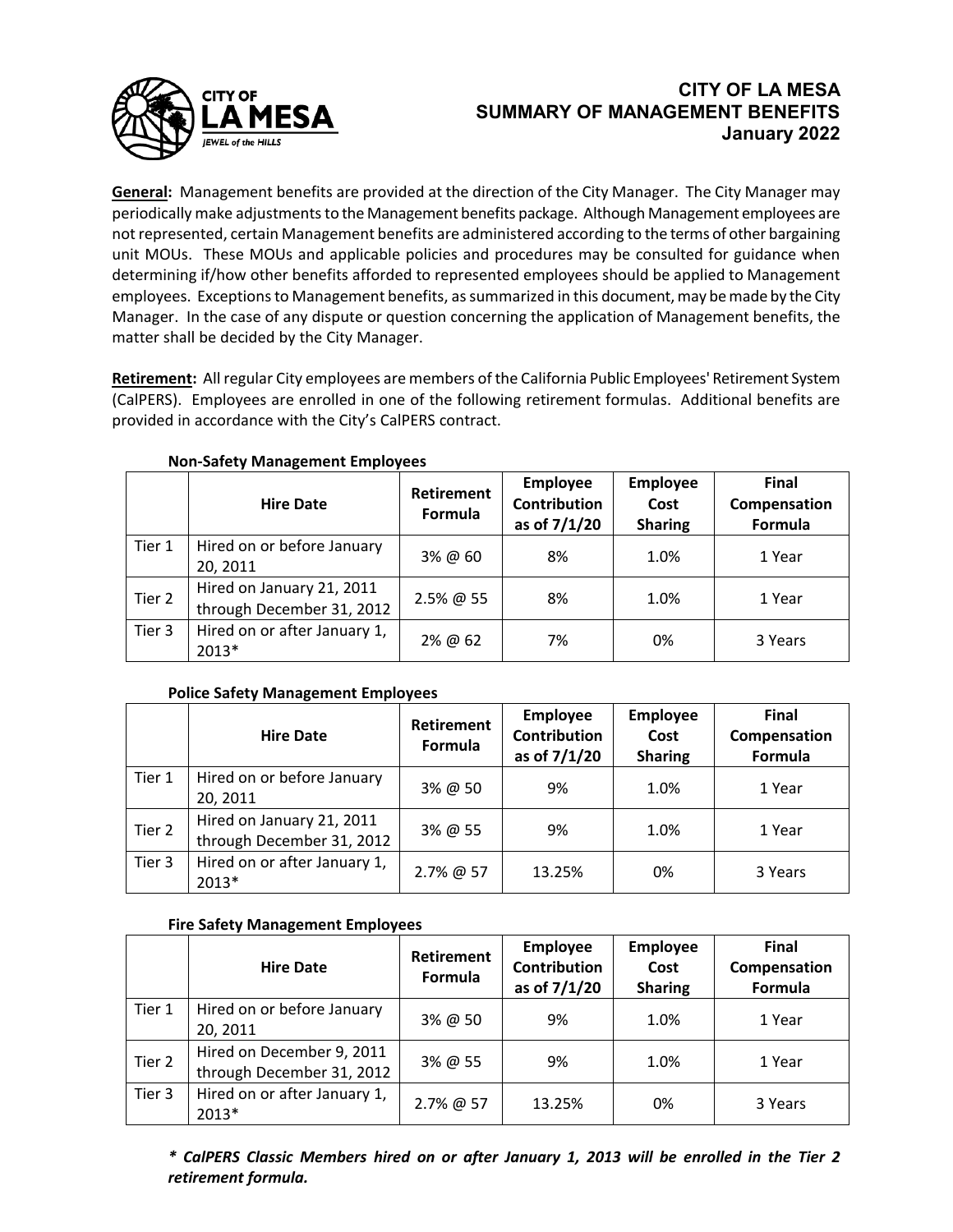The City participates in Social Security with all non-safety employees contributing to Social Security and Medicare. Safety employees do not contribute to Social Security. However, safety employees hired on or after April 1, 1986 are required to participate in Medicare.

**Vacation:** After six months of continuous employment, vacation is available to Management employees as accumulated. Employees earn paid vacation as follows:

| <b>Years of Service</b> | <b>Vacation Hours Authorized</b> | <b>Accrual Rate Per Pay</b> |
|-------------------------|----------------------------------|-----------------------------|
|                         | <b>Per Year</b>                  | <b>Period</b>               |
| $0 - 60$ Months         | 80                               | 3.077                       |
| $61 - 120$ Months       | 120                              | 4.615                       |
| <b>Over 120 Months</b>  | 160                              | 6.154                       |

Once an employee reaches the maximum accumulation of vacation hours (two and one-half times the annual allowance), the employee will not accumulate additional vacation until the vacation time is reduced below the maximum allowable.

**Vacation Buy Back:** Management employees may sell back anywhere from 40 to 60 hours of vacation in December of each year, based on their number of years of service. To be eligible Management employees must have used at least 80 hours of vacation and/or Administrative Leave during that year. The year begins and ends with the second pay period in November.

| <b>Years of Service</b> | <b>Vacation Hours Available to</b> |
|-------------------------|------------------------------------|
|                         | <b>Sell Back</b>                   |
| $0 - 60$ Months         | 40                                 |
| $61 - 120$ Months       | 50                                 |
| <b>Over 120 Months</b>  | 60                                 |

**Sick Leave:** Earned at the rate of 3.692 hours per pay period (96 hours per year).

**Sick Leave Conversion**: Management employees may convert a portion (above 192 hours) of accumulated sick leave to an equal amount of vacation or pay, based on the formulas below. For purposes of this program, usage is calculated using a defined (12) month period that begins and ends with the first pay period in November.

| 40-Hour / 5-Day Work Schedule |                     | 9/80 Work Schedule |                     | 4/10 Work Schedule |                     |
|-------------------------------|---------------------|--------------------|---------------------|--------------------|---------------------|
| <b>Hours Used</b>             | Max Convertible     | <b>Hours Used</b>  | Max Convertible     | Hours Used         | Max Convertible     |
|                               | <b>Hrs</b>          |                    | <b>Hrs</b>          |                    | <b>Hrs</b>          |
| 8 or less                     | 40                  | 9 or less          | 40                  | 10 or less         | 40                  |
| 8.1 to 24                     | 32                  | 9.1 to 27          | 32                  | 10.1 to 30         | 32                  |
| 24.1 to 40                    | 24                  | 27.1 to 45         | 24                  | 30.1 to 50         | 24                  |
| Over <sub>40</sub>            | <b>Not Eligible</b> | Over <sub>45</sub> | <b>Not Eligible</b> | Over <sub>50</sub> | <b>Not Eligible</b> |

**Unused Sick Leave Reimbursement:** Management employees with ten (10) or more years of service shall be paid an amount equal to 40 percent of a maximum of 150 days (1200 hours) of the current cash value of the unused sick leave credited to his or her account upon normal or disability retirement, or death. Management employees with ten (10) or more years of service, who terminate for reasons other than retirement or death, shall be paid an amount equal to 25 percent of a maximum of 150 days (1200 hours) of the current cash value of the unused sick leave credited to his or her account.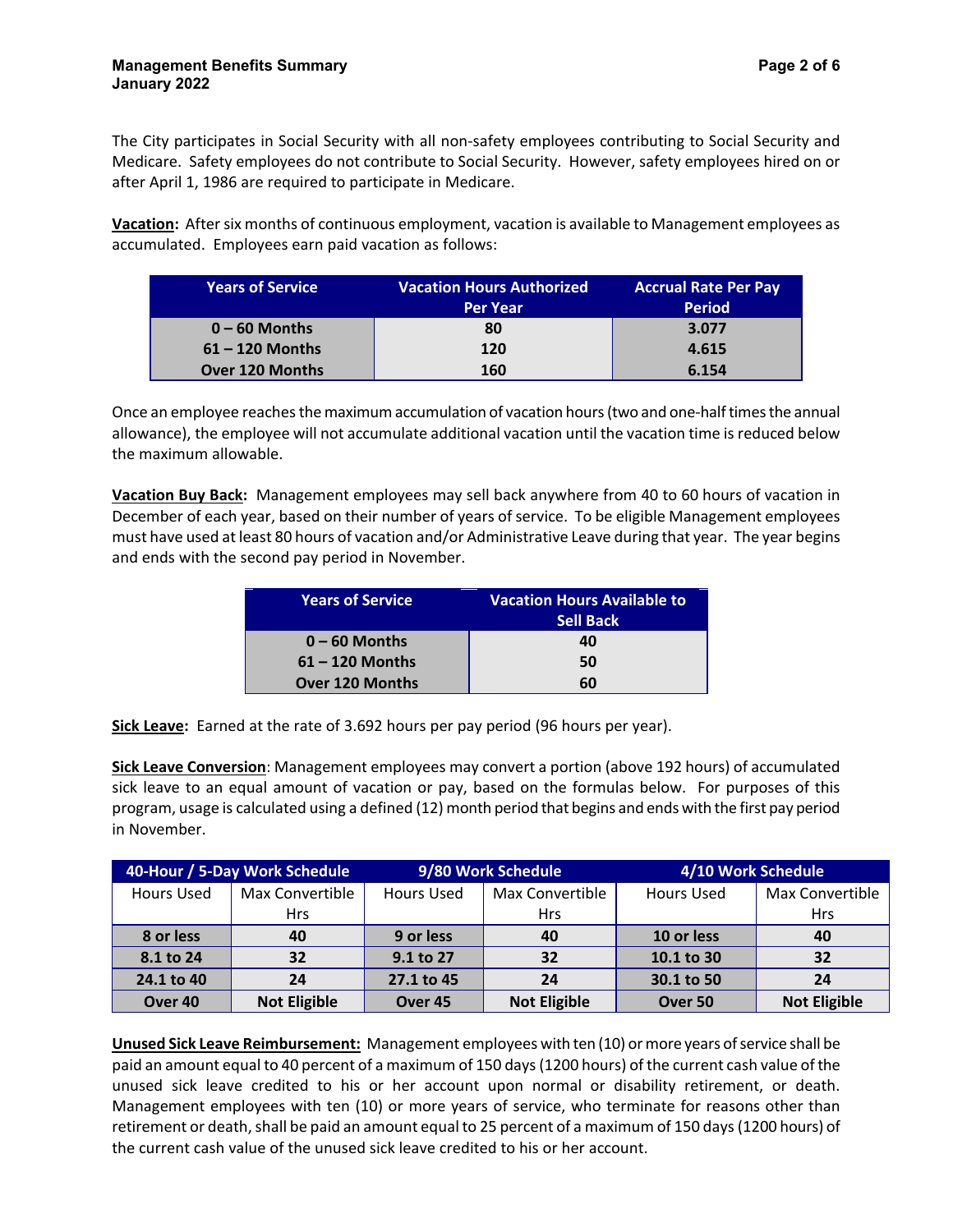## **Management Benefits Summary Page 3** of 6 **January 2022**

Safety Management employees are also eligible to convert unused sick leave to additional service credit as provided in the City's CalPERS contract. Any sick leave converted to cash will reduce the available time for conversion to years of service through CalPERS.

**Holidays:** Management employees receive their holidays in accordance with the provisions of the MOU for General Employees\* (see exception below). The currently observed holiday schedule is as follows:

New Year's Day Veteran's Day Martin Luther King's Birthday Thanksgiving Day Memorial Day **Friday** after Thanksgiving Independence Day Christmas Day Labor Day

Juneteenth Christmas Eve (last 4 hours of shift)

In addition, Management employees receive three floating holidays annually (Admission Day, Cesar Chavez's Birthday, and Presidents Day).

Unused floating holiday time may be accumulated from year to year without limit for employees hired prior to July 1, 1991. For employees hired on or after July 1, 1991, unused floating holidays may be accumulated up to a maximum of 160 hours. Additional floating holiday time will not be credited to an employee hired on or after July 1, 1991 if that employee has 160 hours accumulated holiday leave on the books at the time that the floating holiday occurs.

\*Police Lieutenants are provided with an up-front posting of Holiday hours in accordance with the MOU for the La Mesa Police Officers' Association. Appointees to Police Lieutenant shall receive a prorated share of Holiday hours when appointed during the year. Police Lieutenants do not observe the holiday schedule listed above.

**Promotions to Exempt Management Positions:** Upon appointment to an exempt Management position, an employee will have up to six months to exhaust his/her Compensatory Time Off (CTO) bank. After six months, any remaining CTO balance shall be cashed-out at the employee's regular rate of pay. Payment shall be computed using the regular rate of pay at the time of payment.

**Promotions to Fire Division Chief:** Appointees to the position of Fire Division Chief (if promoted from suppression) shall have their sick leave and combined vacation/holiday banks reduced to ensure that the number of leave hours accumulated is commensurate with the employee's work schedule. The balance of the employee's sick leave and combined vacation/holiday banks at the time of promotion shall be multiplied by a factor of .7142. This factor is calculated by dividing 40 by 56. Following the reduction, all vacation/holiday hours shall be put in the employee's vacation bank. In addition the employee shall begin receiving Floating Holidays in the same manner as other Management employees. If the converted leave exceeds the employee's new vacation accrual limit, excess leave shall be placed into the employee's Floating Holiday bank.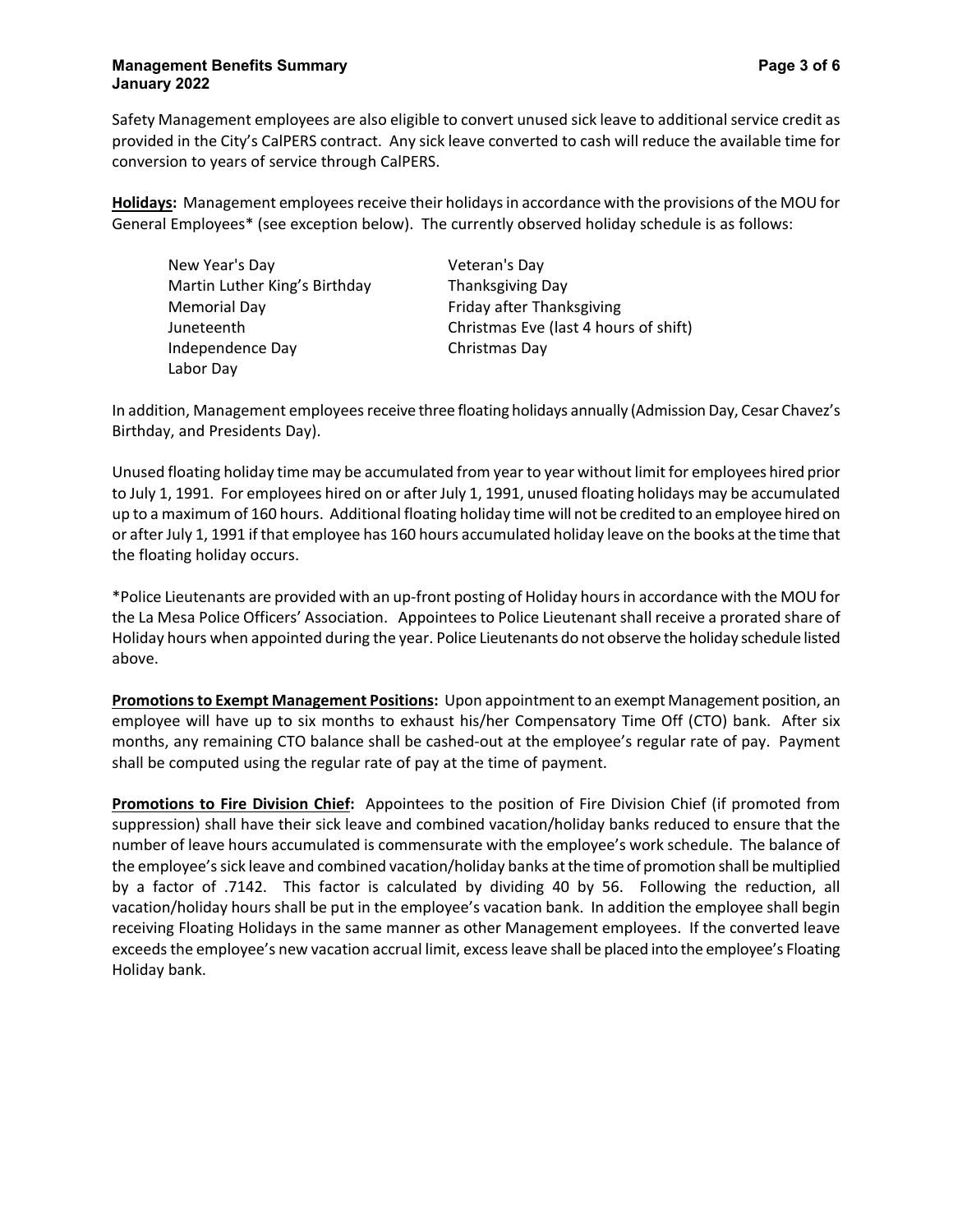### **Administrative Leave / Auto Allowance:**

| <b>Executive Directors</b>          | 80 hours Administrative Leave per calendar year (use or lose)<br>\$350 per month Automobile Allowance (\$0 if issued a City vehicle) |
|-------------------------------------|--------------------------------------------------------------------------------------------------------------------------------------|
| <b>Assistant City Manager</b>       | Director of Community Services                                                                                                       |
| City Clerk                          | Director of Finance                                                                                                                  |
| Deputy Fire Chief                   | Director of Public Works/City Engineer                                                                                               |
| Director of Administrative Services | Police Chief                                                                                                                         |
| Director of Community Development   | Records & Elections Manager                                                                                                          |
| <b>Division Managers</b>            | 64 hours Administrative Leave per calendar year (use or lose)<br>\$225 per month Automobile Allowance (\$0 if issued a City vehicle) |

| Asst. Director of Public Works          | Human Resources Manager               |
|-----------------------------------------|---------------------------------------|
| Asst. Director of Community Development | Human Resources/Risk Manager          |
| <b>Building Official</b>                | <b>Information Technology Manager</b> |
| <b>Communications Manager</b>           | Police Captain                        |
| <b>Community Services Manager</b>       | <b>Risk Manager</b>                   |
| <b>Finance Manager</b>                  | Senior Planner                        |
| Fire Division Chief                     | Superintendent of Public Works        |
| Fire Marshal                            | Asst. to the City Manager             |
| <b>Engineering Project Manager</b>      |                                       |

**Other Management** 40 hours Administrative Leave per calendar year (use or lose) \$125 per month Automobile Allowance (\$0 if issued a City vehicle)

Management Analyst **Purchasing Officer** Police Lieutenant *(See note below* Senior Accountant *regarding auto allowance*) and Senior Management Analyst Police Services Manager

Building Inspection Supervisor Public Works Operations Manager

#### **NOTES:**

- Appointees to Management positions shall receive a prorated share of Administrative Leave when appointed during the year.
- Some positions are provided with take-home vehicles in lieu of auto allowance.
- In September 2007, Police Lieutenants stopped receiving auto allowance of \$125 per month and had their monthly salary increased by \$125.
- Management employees receiving an auto allowance are expected to use their personal vehicle for normal business travel within San Diego County. Use of a City vehicle for special circumstances must be approved by the employee's Department Head.
- Pursuant to La Mesa Municipal Code Section 2.16.150, all employees in the positions listed under Executive Directors and Division Managers who were hired on or after November 25, 2014 are "atwill" employees and serve at the pleasure of the City Manager. At-will employees do not serve a probationary period; they remain at-will for the duration of their employment.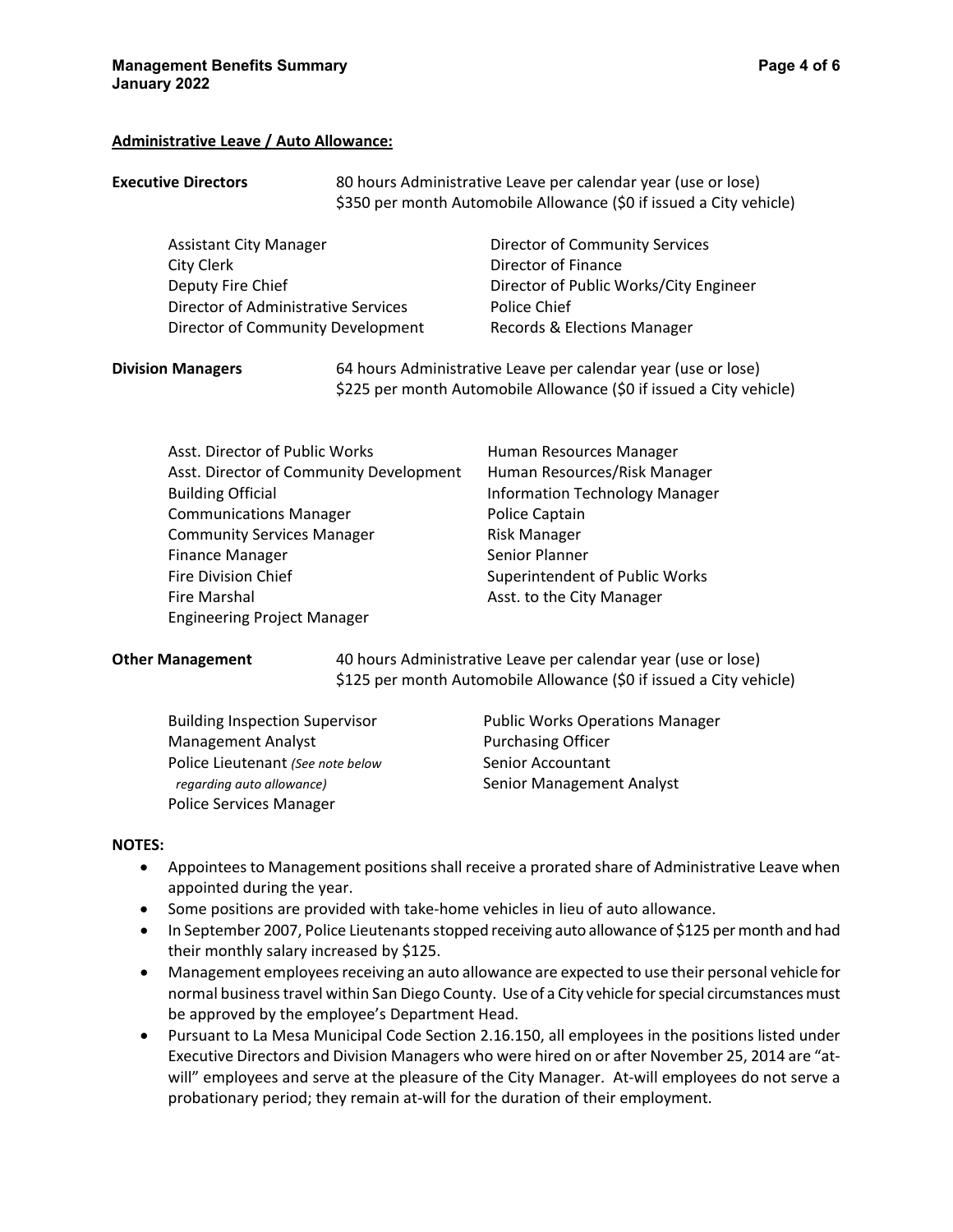**Use of Paid Leave for Exempt Management Employees:** Management employees are expected to charge appropriate leave banks for absences of over two hours. Management employees are not required to charge their leave banks for absences of two hours or less.

**Use of Paid Leave Upon Resignation:** An employee who resigns shall not use paid leave to extend his/her resignation date. The last day worked shall be considered the date of resignation, and compensable accrued paid leave shall be paid off in lump sum.

**Out-Of-Class Pay:** Management employees may receive Out-Of-Class Pay when they are temporarily assigned to a higher job classification for a minimum of 80 hours. Recommendations for Out-Of-Class Pay shall be approved by the City Manager. Out-Of-Class Pay shall be at least five (5) percent above the employee's regular rate.

**Salary Review:** Management employees are eligible for a review of their salary following the completion of six months of service. Thereafter, Management employees are eligible for annual salary reviews. Merit increases shall be based on satisfactory performance evaluations. Salary increases generally occur in 5% increments. Salary increases of less than 5% or greater than 5% shall be approved by the City Manager.

**Cafeteria Plan**: The City offers a Cafeteria-style plan in which each employee receives a fixed amount of FlexNet credits to purchase health coverage. Health coverage is available through CalPERS. Dental is available through MetLife. A Vision Plan is available through EyeMed. Employees may also contribute pretax earnings into the City's Section 125 Flex Spending plan. Employees may make contributions for both health and dependent care reimbursement. Effective the second pay period in December 2021, the City shall make contributions to the cafeteria benefit plan according to the following formulas:

| NO CITY HEALTH INSURANCE COVERAGE  | \$115.00   |
|------------------------------------|------------|
| <b>EMPLOYEE ONLY</b>               | \$684.72   |
| EMPLOYEE + 1 DEPENDENT             | \$1,189.32 |
| $EMPI$ OYEE + 2 OR MORE DEPENDENTS | \$1,554.58 |

**Life Insurance**: The City pays for the cost of life insurance in an amount equal to the employee's annual compensation. In addition, Management employees are provided with an additional \$25,000 in coverage. Employees may purchase voluntary life insurance up to 5x annual compensation (maximum of \$500,000) at a monthly cost of \$0.95 cents per \$10,000 of coverage. The City also purchases \$5,000 in life insurance for a Spouse and \$2,500 for each eligible Dependent Child. Spouse voluntary life insurance may be purchased in units of \$5,000 but cannot exceed 50% of the employee benefit. Child life insurance may be purchased in units of \$2,000 up to \$10,000.

**Long Term Disability Insurance:** The City pays for the cost of a Long-Term Disability plan. The plan pays up to 66-2/3% of the first \$11,244 of salary per month (\$7,500 benefit amount). Benefits begin on the first day after 30 days of disability and continue through disability up to age 65.

**Accident Indemnity/Critical Illness**: The City provides voluntary benefits through The Standard. The personal Accident plan features benefits for emergency treatment, follow-up treatment, initial hospitalization, hospital confinement, physical therapy, accidental death, and other wellness benefits. The Critical Illness plan features benefits for heart attack, stroke, invasive cancer, major organ failure, and health maintenance screening wellness benefits.

**Employee Assistance Program (EAP):** Provides confidential professional assistance to employees and family members who are experiencing personal problems (six sessions per EAP issue). There is no cost to the